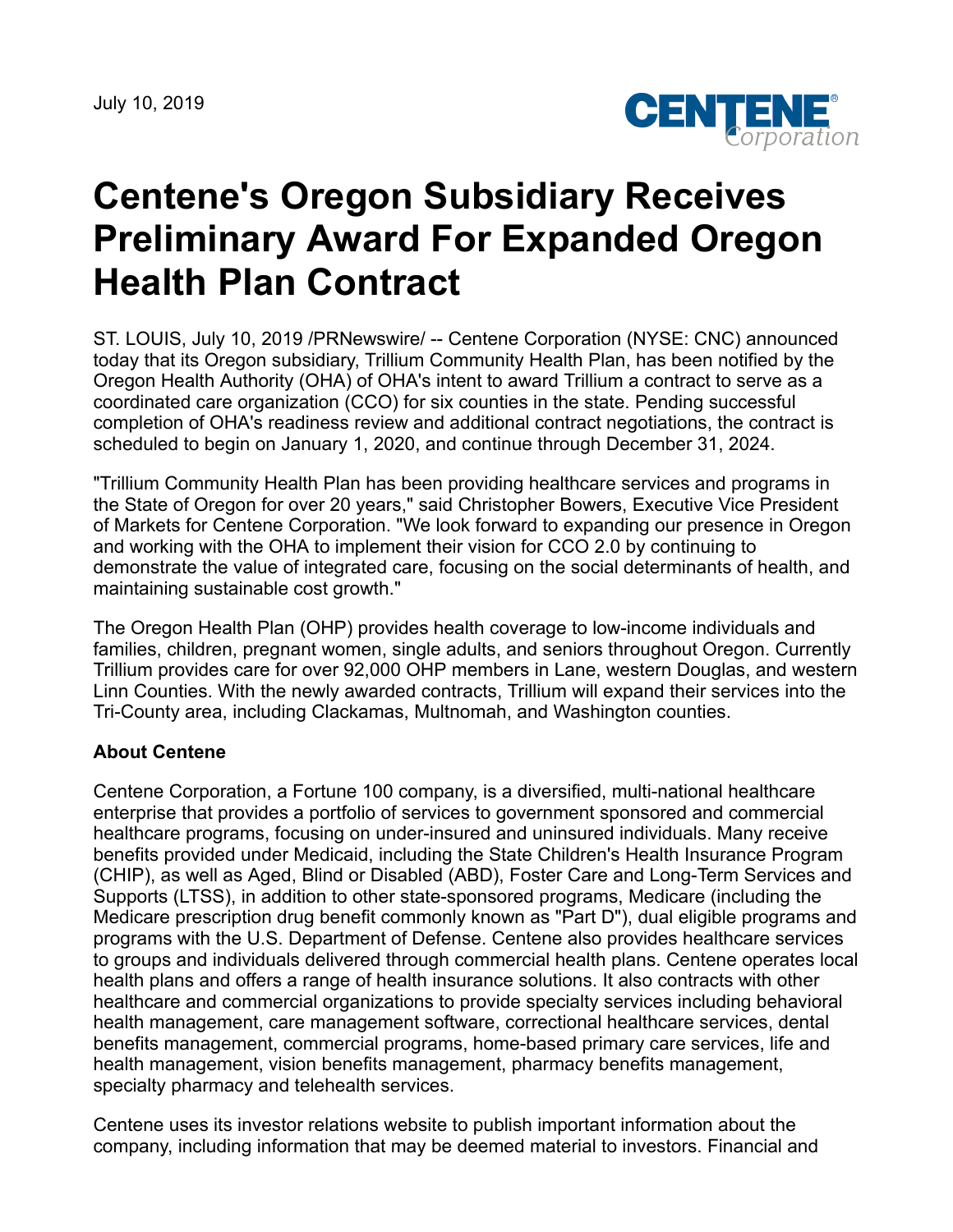other information about Centene is routinely posted and is accessible on Centene's investor relations website, <http://www.centene.com/investors>.

## **Cautionary Statement on Forward-Looking Statements of Centene**

All statements, other than statements of current or historical fact, contained in this communication are forward-looking statements. Without limiting the foregoing, forwardlooking statements often use words such as "believe," "anticipate," "plan," "expect," "estimate," "intend," "seek," "target," "goal," "may," "will," "would," "could," "should," "can," "continue" and other similar words or expressions (and the negative thereof). In particular, these statements include, without limitation, statements about Centene's future operating or financial performance, market opportunity, growth strategy, competition, expected activities in completed and future acquisitions, including statements about the impact of Centene's proposed acquisition of WellCare Health Plans, Inc. (the "WellCare Transaction"), Centene's recent acquisition (the "Fidelis Care Transaction") of substantially all the assets of New York State Catholic Health Plan, Inc., d/b/a Fidelis Care New York ("Fidelis Care"), investments and the adequacy of Centene's available cash resources.

These forward-looking statements reflect Centene's current views with respect to future events and are based on numerous assumptions and assessments made by us in light of Centene's experience and perception of historical trends, current conditions, business strategies, operating environments, future developments and other factors Centene believes appropriate. By their nature, forward-looking statements involve known and unknown risks and uncertainties and are subject to change because they relate to events and depend on circumstances that will occur in the future, including economic, regulatory, competitive and other factors that may cause Centene's or its industry's actual results, levels of activity, performance or achievements to be materially different from any future results, levels of activity, performance or achievements expressed or implied by these forward-looking statements. These statements are not guarantees of future performance and are subject to risks, uncertainties and assumptions.

All forward-looking statements included in this filing are based on information available to us on the date of this communication. Except as may be otherwise required by law, Centene undertakes no obligation to update or revise the forward-looking statements included in this communication, whether as a result of new information, future events or otherwise, after the date of this filing. You should not place undue reliance on any forward-looking statements, as actual results may differ materially from projections, estimates, or other forward-looking statements due to a variety of important factors, variables and events including, but not limited to, the following: (i) the risk that regulatory or other approvals required for the WellCare Transaction may be delayed or not obtained or are obtained subject to conditions that are not anticipated that could require the exertion of management's time and Centene's resources or otherwise have an adverse effect on Centene; (ii) the possibility that certain conditions to the consummation of the WellCare Transaction will not be satisfied or completed on a timely basis and accordingly the WellCare Transaction may not be consummated on a timely basis or at all; (iii) uncertainty as to the expected financial performance of the combined company following completion of the WellCare Transaction; (iv) the possibility that the expected synergies and value creation from the WellCare Transaction will not be realized, or will not be realized within the expected time period; (v) the exertion of management's time and Centene's resources, and other expenses incurred and business changes required, in connection with complying with the undertakings in connection with any regulatory, governmental or third party consents or approvals for the WellCare Transaction; (vi) the risk that unexpected costs will be incurred in connection with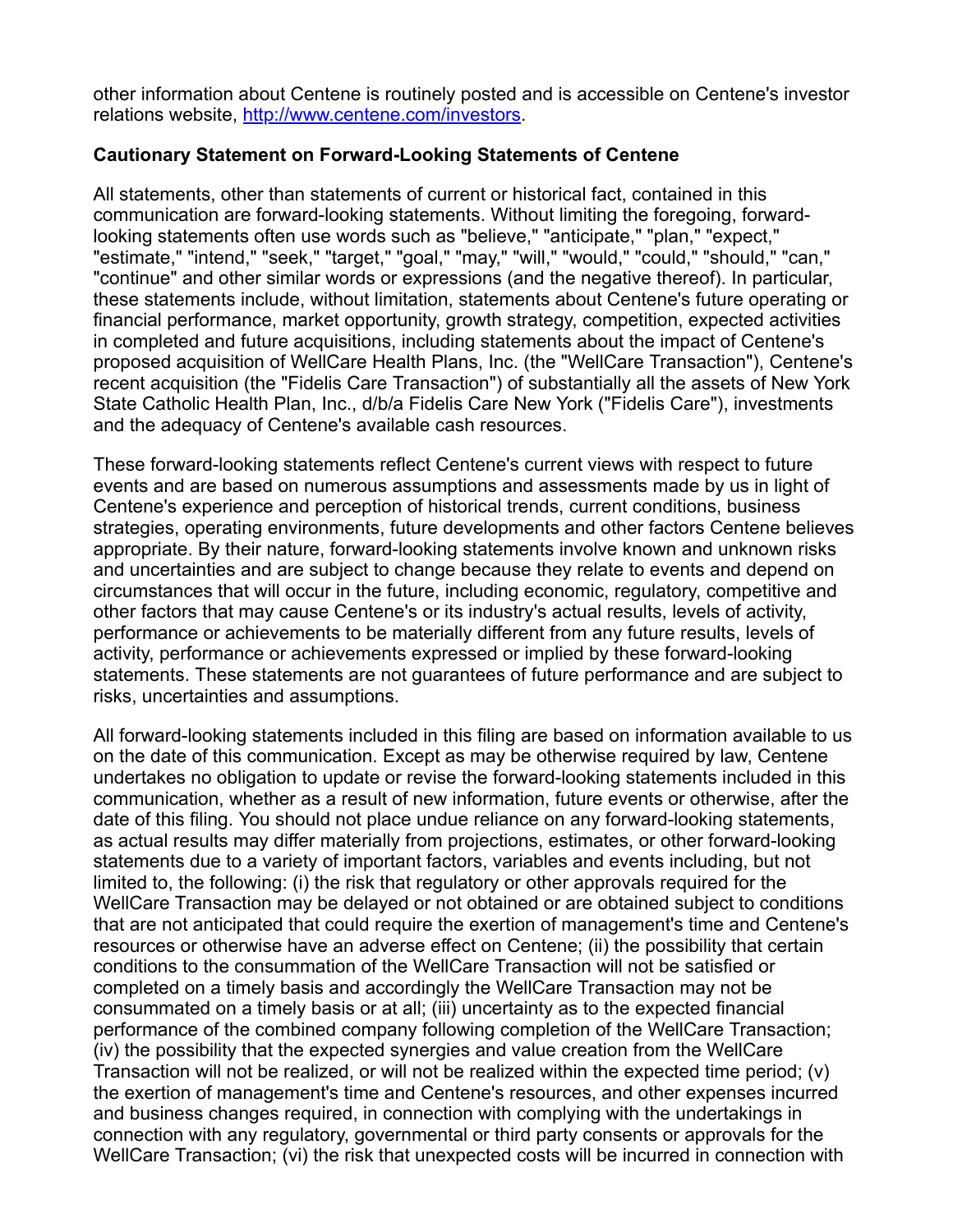the completion and/or integration of the WellCare Transaction or that the integration of WellCare will be more difficult or time consuming than expected; (vii) the risk that potential litigation in connection with the WellCare Transaction may affect the timing or occurrence of the WellCare Transaction or result in significant costs of defense, indemnification and liability; (viii) a downgrade of the credit rating of Centene's indebtedness, which could give rise to an obligation to redeem existing indebtedness; (ix) unexpected costs, charges or expenses resulting from the WellCare Transaction; (x) the inability to retain key personnel; (xi) disruption from the announcement, pendency and/or completion of the WellCare Transaction, including potential adverse reactions or changes to business relationships with customers, employees, suppliers or regulators, making it more difficult to maintain business and operational relationships; and (xii) the risk that, following the WellCare Transaction, the combined company may not be able to effectively manage its expanded operations.

Additional factors that may cause actual results to differ materially from projections, estimates, or other forward-looking statements include, but are not limited to, the following: (i) Centene's ability to accurately predict and effectively manage health benefits and other operating expenses and reserves; (ii) competition; (iii) membership and revenue declines or unexpected trends; (iv) changes in healthcare practices, new technologies, and advances in medicine; (v) increased healthcare costs, (vi) changes in economic, political or market conditions; (vii) changes in federal or state laws or regulations, including changes with respect to income tax reform or government healthcare programs as well as changes with respect to the Patient Protection and Affordable Care Act and the Health Care and Education Affordability Reconciliation Act, collectively referred to as the Affordable Care Act ("ACA"), and any regulations enacted thereunder that may result from changing political conditions or judicial actions, including the ultimate outcome of the District Court decision in "Texas v. United States of America" regarding the constitutionality of the ACA; (viii) rate cuts or other payment reductions or delays by governmental payors and other risks and uncertainties affecting Centene's government businesses; (ix) Centene's ability to adequately price products on federally facilitated and state-based Health Insurance Marketplaces; (x) tax matters; (xi) disasters or major epidemics; (xii) the outcome of legal and regulatory proceedings; (xiii) changes in expected contract start dates; (xiv) provider, state, federal and other contract changes and timing of regulatory approval of contracts; (xv) the expiration, suspension, or termination of Centene's contracts with federal or state governments (including but not limited to Medicaid, Medicare, TRICARE or other customers); (xvi) the difficulty of predicting the timing or outcome of pending or future litigation or government investigations; (xvii) challenges to Centene's contract awards; (xviii) cyber-attacks or other privacy or data security incidents; (xix) the possibility that the expected synergies and value creation from acquired businesses, including, without limitation, the Fidelis Care Transaction, will not be realized, or will not be realized within the expected time period; (xx) the exertion of management's time and Centene's resources, and other expenses incurred and business changes required in connection with complying with the undertakings in connection with any regulatory, governmental or third party consents or approvals for acquisitions, including the Fidelis Care Transaction; (xxi) disruption caused by significant completed and pending acquisitions, including, among others, the Fidelis Care Transaction, making it more difficult to maintain business and operational relationships; (xxii) the risk that unexpected costs will be incurred in connection with the completion and/or integration of acquisition transactions, including, among others, the Fidelis Care Transaction; (xxiii) changes in expected closing dates, estimated purchase price and accretion for acquisitions; (xxiv) the risk that acquired businesses, including Fidelis Care, will not be integrated successfully; (xxv) the risk that, following the Fidelis Care Transaction, Centene may not be able to effectively manage its expanded operations; (xxvi) restrictions and limitations in connection with Centene's indebtedness; (xxvii) Centene's ability to maintain